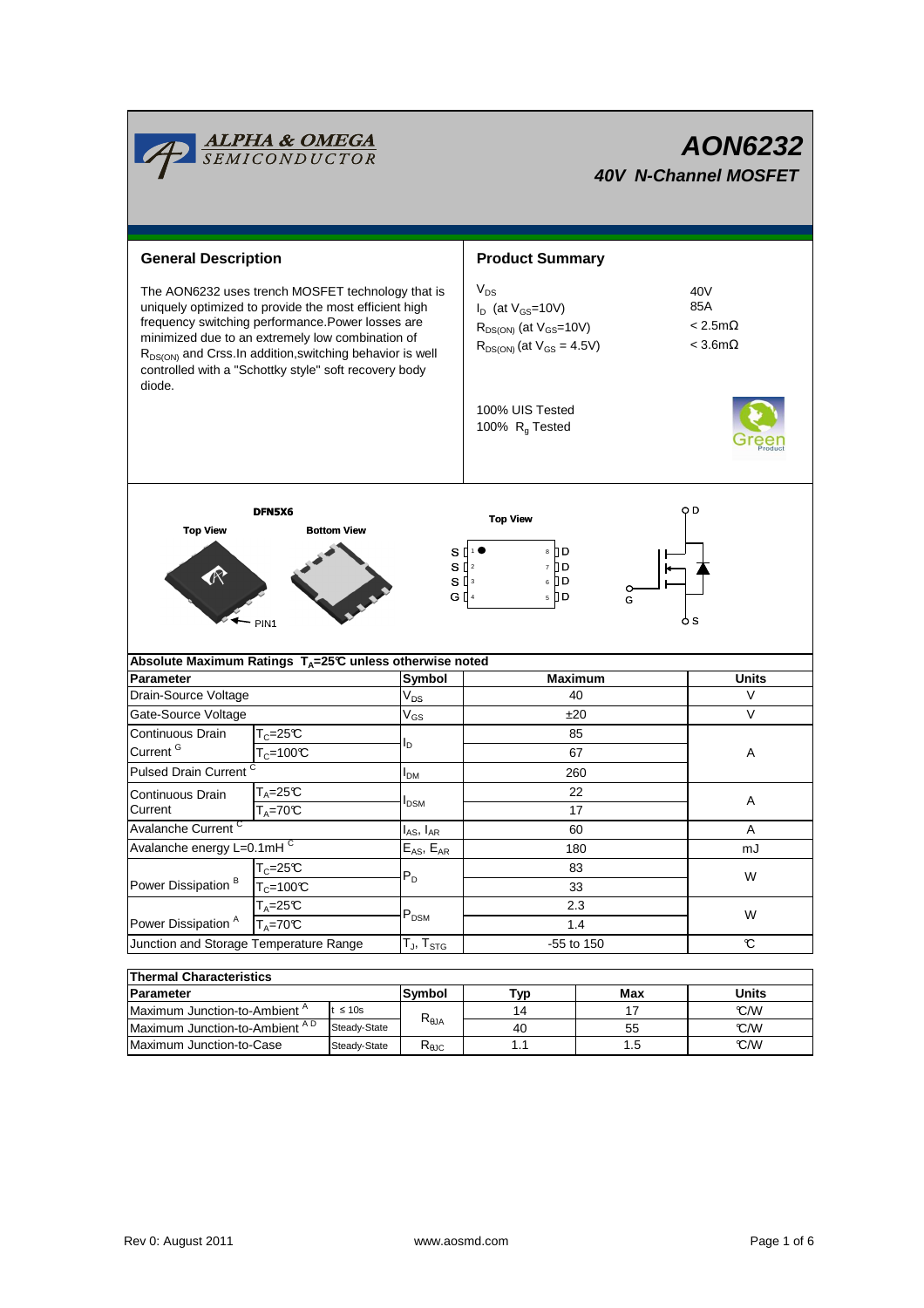

#### **Electrical Characteristics (TJ=25°C unless otherwise noted)**

| <b>Symbol</b>               | <b>Parameter</b>                                           | <b>Conditions</b>                                                               |              | Min  | <b>Typ</b> | <b>Max</b> | <b>Units</b> |  |  |
|-----------------------------|------------------------------------------------------------|---------------------------------------------------------------------------------|--------------|------|------------|------------|--------------|--|--|
| <b>STATIC PARAMETERS</b>    |                                                            |                                                                                 |              |      |            |            |              |  |  |
| <b>BV<sub>DSS</sub></b>     | Drain-Source Breakdown Voltage                             | $I_D = 250 \mu A$ , $V_{GS} = 0V$                                               |              | 40   |            |            | $\vee$       |  |  |
| $I_{DSS}$                   | Zero Gate Voltage Drain Current                            | $V_{DS}$ =40V, $V_{GS}$ =0V<br>$T_J = 55C$                                      |              |      |            | 1          | μA           |  |  |
|                             |                                                            |                                                                                 |              |      |            | 5          |              |  |  |
| l <sub>GSS</sub>            | Gate-Body leakage current                                  | $V_{DS} = 0V$ , $V_{GS} = \pm 20V$                                              |              |      |            | 100        | nA           |  |  |
| $V_{GS(th)}$                | Gate Threshold Voltage                                     | $V_{DS} = V_{GS}$ , $I_D = 250 \mu A$                                           |              | 1.3  | 1.8        | 2.3        | $\vee$       |  |  |
| $I_{D(ON)}$                 | On state drain current                                     | $V_{GS}$ =10V, $V_{DS}$ =5V                                                     |              | 260  |            |            | A            |  |  |
| $R_{DS(ON)}$                | Static Drain-Source On-Resistance                          | $V_{GS}$ =10V, $I_{D}$ =20A                                                     |              |      | 2.05       | 2.5        |              |  |  |
|                             |                                                            |                                                                                 | $T_J = 125C$ |      | 3.2        | 3.9        | $m\Omega$    |  |  |
|                             |                                                            | $V_{GS}$ =4.5V, $I_D$ =20A                                                      |              |      | 2.8        | 3.6        | $m\Omega$    |  |  |
| $g_{FS}$                    | <b>Forward Transconductance</b>                            | V <sub>DS</sub> =5V, I <sub>D</sub> =20A                                        |              |      | 100        |            | S            |  |  |
| $V_{SD}$                    | Diode Forward Voltage                                      | $IS=1A, VGS=0V$                                                                 |              |      | 0.68       | 1          | $\vee$       |  |  |
| I <sub>s</sub>              | Maximum Body-Diode Continuous Current G                    |                                                                                 |              |      |            | 85         | A            |  |  |
|                             | <b>DYNAMIC PARAMETERS</b>                                  |                                                                                 |              |      |            |            |              |  |  |
| $C_{\text{iss}}$            | Input Capacitance                                          | $V_{GS}$ =0V, $V_{DS}$ =20V, f=1MHz                                             |              | 2530 | 3165       | 3800       | pF           |  |  |
| $\mathsf{C}_{\mathrm{oss}}$ | <b>Output Capacitance</b>                                  |                                                                                 |              | 630  | 905        | 1180       | pF           |  |  |
| $C_{\text{rss}}$            | <b>Reverse Transfer Capacitance</b>                        |                                                                                 |              | 15   | 52.5       | 90         | pF           |  |  |
| $\mathsf{R}_{\mathsf{g}}$   | Gate resistance                                            | $V_{GS}$ =0V, $V_{DS}$ =0V, f=1MHz                                              |              | 0.4  | 0.85       | 1.3        | Ω            |  |  |
|                             | <b>SWITCHING PARAMETERS</b>                                |                                                                                 |              |      |            |            |              |  |  |
| Q <sub>a</sub> (10V)        | Total Gate Charge                                          | $V_{\rm GS}$ =10V, $V_{\rm DS}$ =20V, $I_{\rm D}$ =20A                          |              | 33   | 42         | 51         | nC           |  |  |
| $Q_q(4.5V)$                 | <b>Total Gate Charge</b>                                   |                                                                                 |              | 12   | 18.2       | 24         | nC           |  |  |
| $\mathsf{Q}_{\text{gs}}$    | Gate Source Charge                                         |                                                                                 |              |      | 9.6        |            | nC           |  |  |
| $Q_{gd}$                    | Gate Drain Charge                                          |                                                                                 |              |      | 2.8        |            | nC           |  |  |
| $t_{D(on)}$                 | Turn-On DelayTime                                          | $V_{GS}$ =10V, $V_{DS}$ =20V, R <sub>L</sub> =1Ω,<br>$R_{\text{GEN}} = 3\Omega$ |              |      | 8.7        |            | ns           |  |  |
| $\mathfrak{t}_{\mathsf{r}}$ | Turn-On Rise Time                                          |                                                                                 |              |      | 4.5        |            | ns           |  |  |
| $t_{D(off)}$                | Turn-Off DelayTime                                         |                                                                                 |              |      | 33.5       |            | ns           |  |  |
| $t_f$                       | <b>Turn-Off Fall Time</b>                                  |                                                                                 |              |      | 6.2        |            | ns           |  |  |
| $\mathfrak{t}_{\text{rr}}$  | Body Diode Reverse Recovery Time                           | $I_F = 20A$ , dl/dt=500A/ $\mu$ s                                               |              | 15   | 22.5       | 30         | ns           |  |  |
| $Q_{rr}$                    | Body Diode Reverse Recovery Charge   IF=20A, dl/dt=500A/us |                                                                                 |              | 41   | 59         | 77         | nC           |  |  |

A. The value of R<sub>θJA</sub> is measured with the device mounted on 1in<sup>2</sup> FR-4 board with 2oz. Copper, in a still air environment with T<sub>A</sub> =25°C. The

Power dissipation P<sub>DSM</sub> is based on R <sub>θJA</sub> and the maximum allowed junction temperature of 150°C. The value in any given application depends on the user's specific board design.

B. The power dissipation  $P_D$  is based on  $T_{J(MAX)}=150^\circ$  C, using junction-to-case thermal resistance, and is more useful in setting the upper dissipation limit for cases where additional heatsinking is used.

C. Repetitive rating, pulse width limited by junction temperature T<sub>J(MAX)</sub>=150°C. Ratings are based on low frequency and duty cycles to keep initial  $T_J = 25^\circ$  C.

D. The  $R_{\thetaJA}$  is the sum of the thermal impedance from junction to case  $R_{\thetaJC}$  and case to ambient.

E. The static characteristics in Figures 1 to 6 are obtained using <300us pulses, duty cycle 0.5% max.

F. These curves are based on the junction-to-case thermal impedance which is measured with the device mounted to a large heatsink, assuming<br>a maximum junction temperature of T<sub>J(MAX)</sub>=150°C. The SOA curve provides a single

G. The maximum current rating is package limited.

H. These tests are performed with the device mounted on 1 in<sup>2</sup> FR-4 board with 2oz. Copper, in a still air environment with T<sub>A</sub>=25°C.

THIS PRODUCT HAS BEEN DESIGNED AND QUALIFIED FOR THE CONSUMER MARKET. APPLICATIONS OR USES AS CRITICAL COMPONENTS IN LIFE SUPPORT DEVICES OR SYSTEMS ARE NOT AUTHORIZED. AOS DOES NOT ASSUME ANY LIABILITY ARISING OUT OF SUCH APPLICATIONS OR USES OF ITS PRODUCTS. AOS RESERVES THE RIGHT TO IMPROVE PRODUCT DESIGN, FUNCTIONS AND RELIABILITY WITHOUT NOTICE.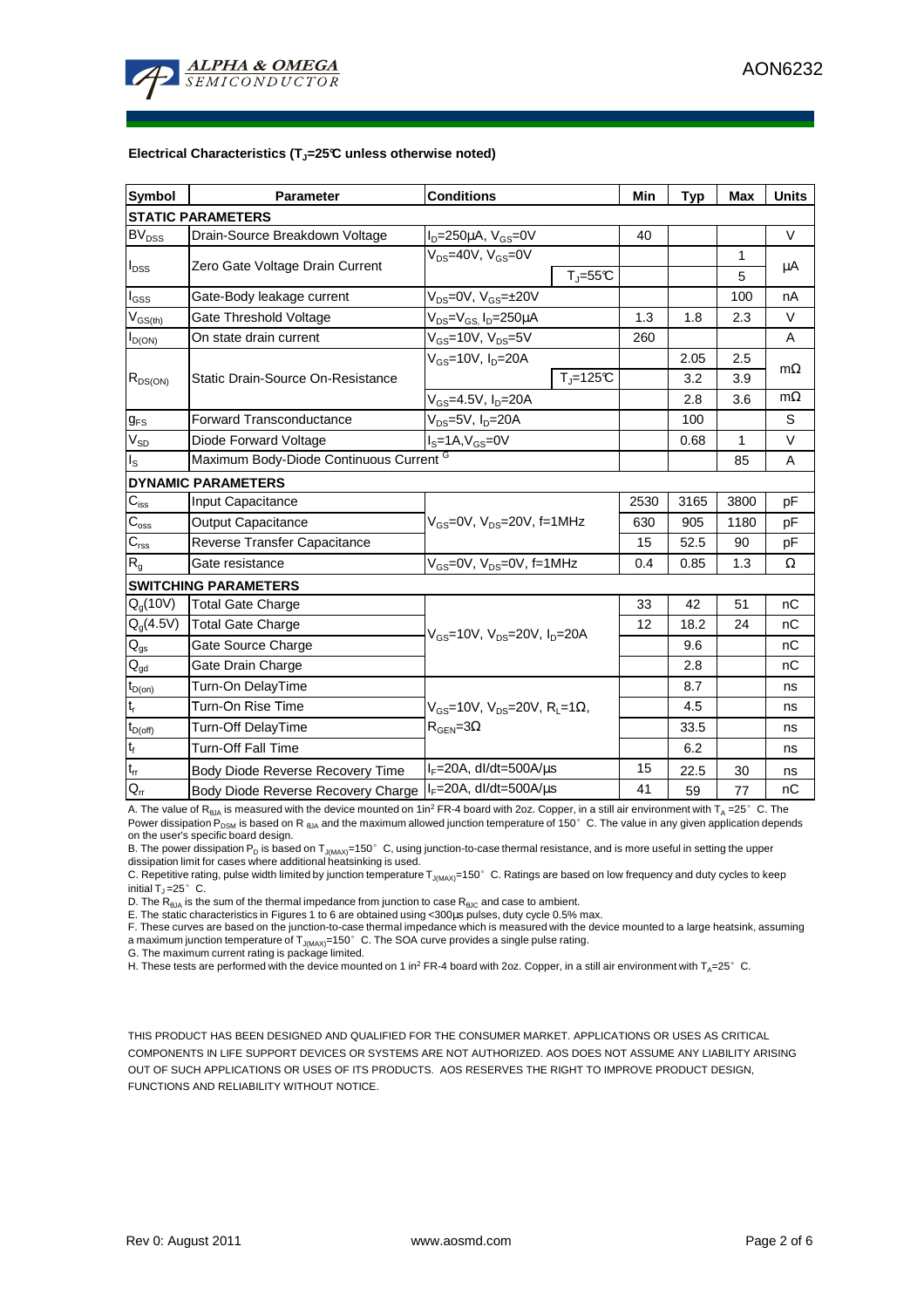

## **TYPICAL ELECTRICAL AND THERMAL CHARACTERISTICS**

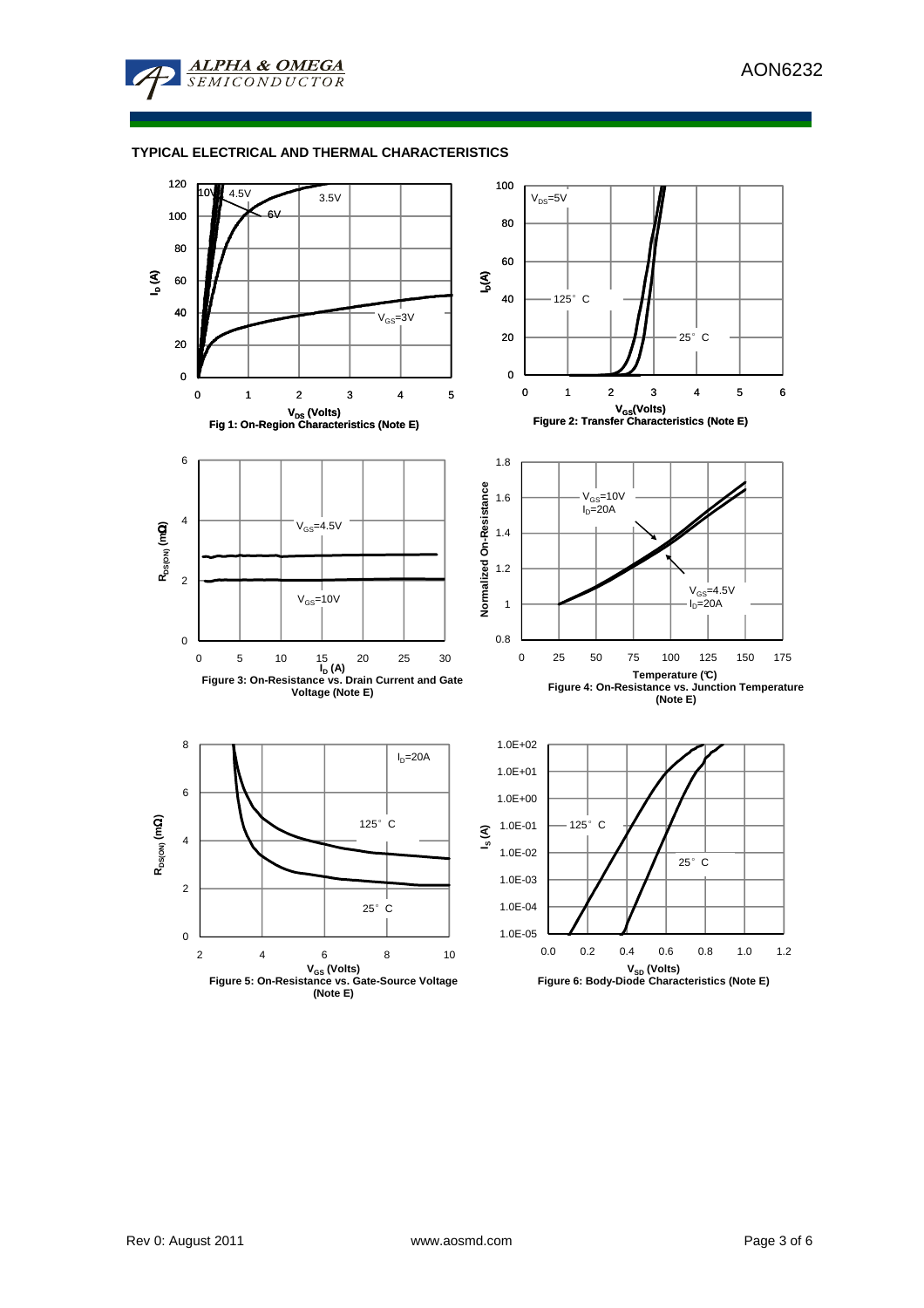

## **TYPICAL ELECTRICAL AND THERMAL CHARACTERISTICS**



**Figure 11: Normalized Maximum Transient Thermal Impedance (Note F)**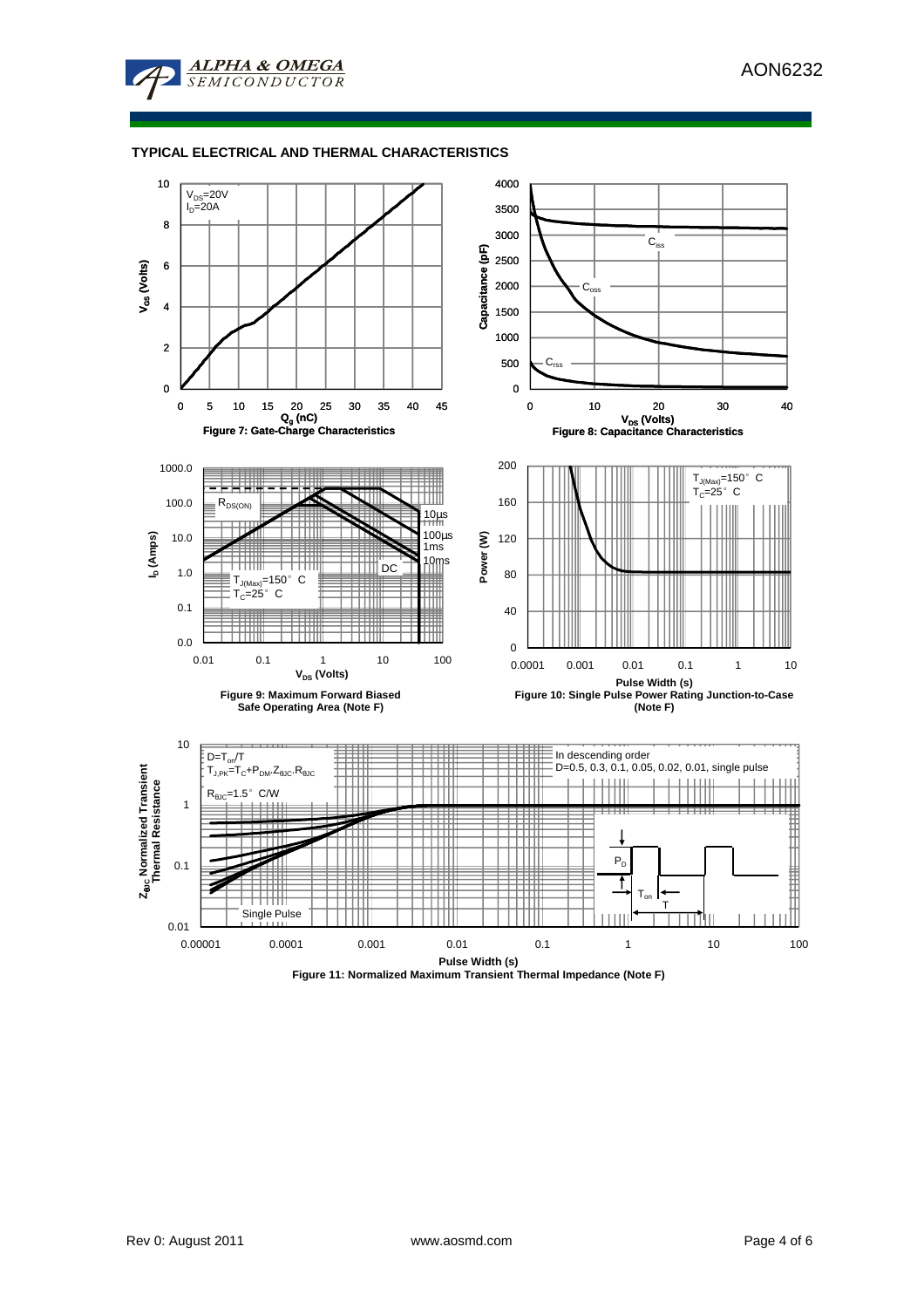

## **TYPICAL ELECTRICAL AND THERMAL CHARACTERISTICS**